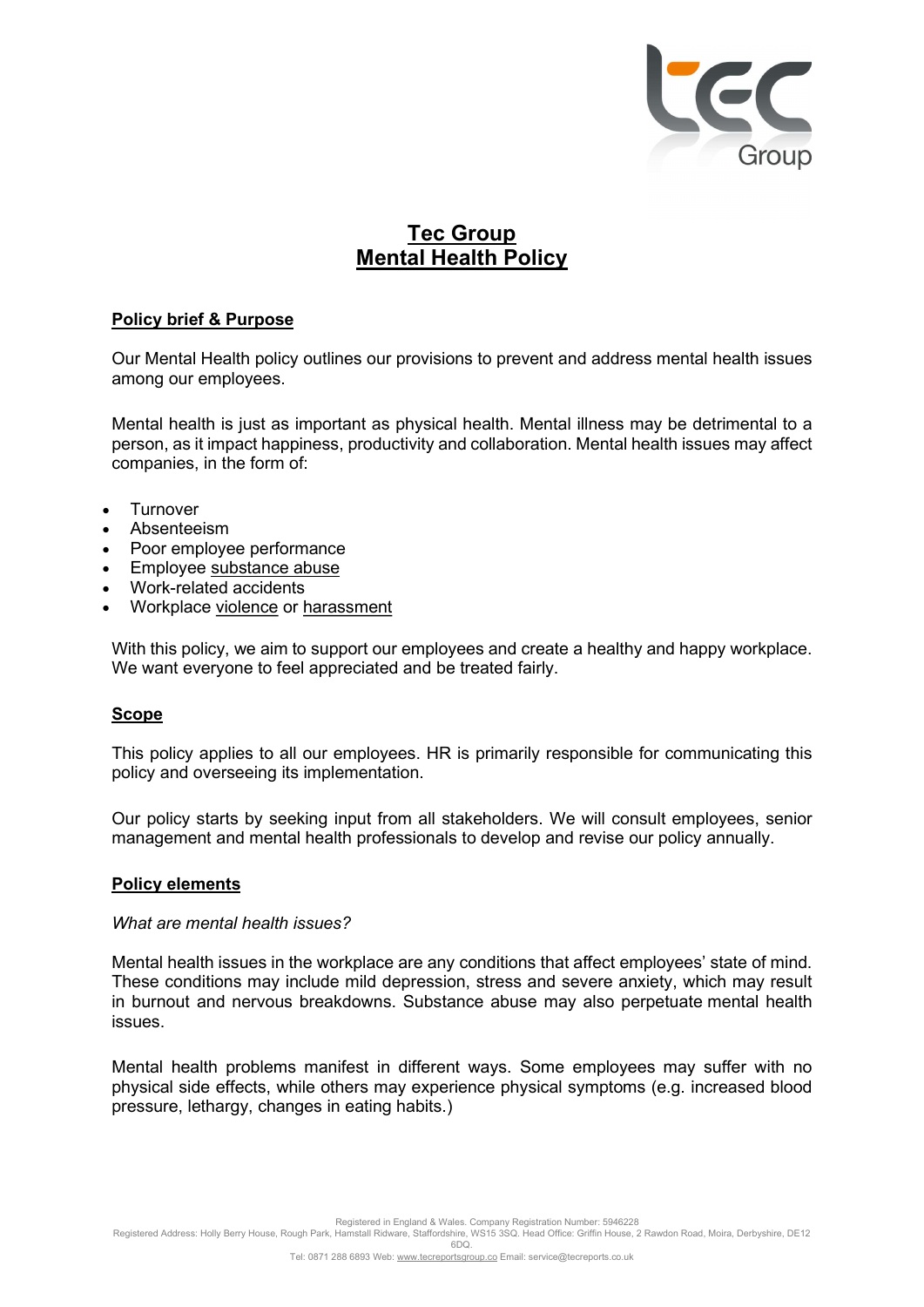

# Factors that cause mental health issues

Employees may experience mental health issues for various reasons that an employer cannot control (e.g. hereditary, family conflicts, general health.) But, there are also work-related reasons for mental health problems, including:

- Job insecurity.
- Excessive pressure.
- Work-life imbalance.
- Lack of appreciation.
- Hostile workplace conditions.
- Unsatisfactory job or workload.
- Unpleasant relationships with colleagues or managers.

To every extent possible, our company's leaders aim to recognize and address cases of workplace pressures that contribute to mental health issues.

# Company Actions

We aim to:

- Treat mental illness seriously.
- Identify issues proactively and resolve them.
- Support employees who face mental health problems.
- Create pleasant workplaces in collaboration with managers, employees, unions and health experts.

# Mental health awareness

We want to raise mental health awareness and combat the stigmas associated with them. To do this, we will:

- Host information sessions. We will schedule [quarterly] workshops for managers and employees explaining important elements of mental health.
- Keep employees informed. We will organize an event to present updates to this policy whenever it's modified. HR will also present this policy to new hires.
- Compile helpful resources. We will establish a repository of articles, videos and infographics about mental health. These resources will exist in a shared folder, on our website or as part of an HRIS.

## Job-related issues

Issues related to work, compensation, job insecurity and work-life balance can heavily burden our employees. In these cases, we encourage our employees to speak to a mental health professional about how to handle their individual situations better.

Registered in England & Wales. Company Registration Number: 5946228

Registered Address: Holly Berry House, Rough Park, Hamstall Ridware, Staffordshire, WS15 3SQ. Head Office: Griffin House, 2 Rawdon Road, Moira, Derbyshire, DE12 6DQ.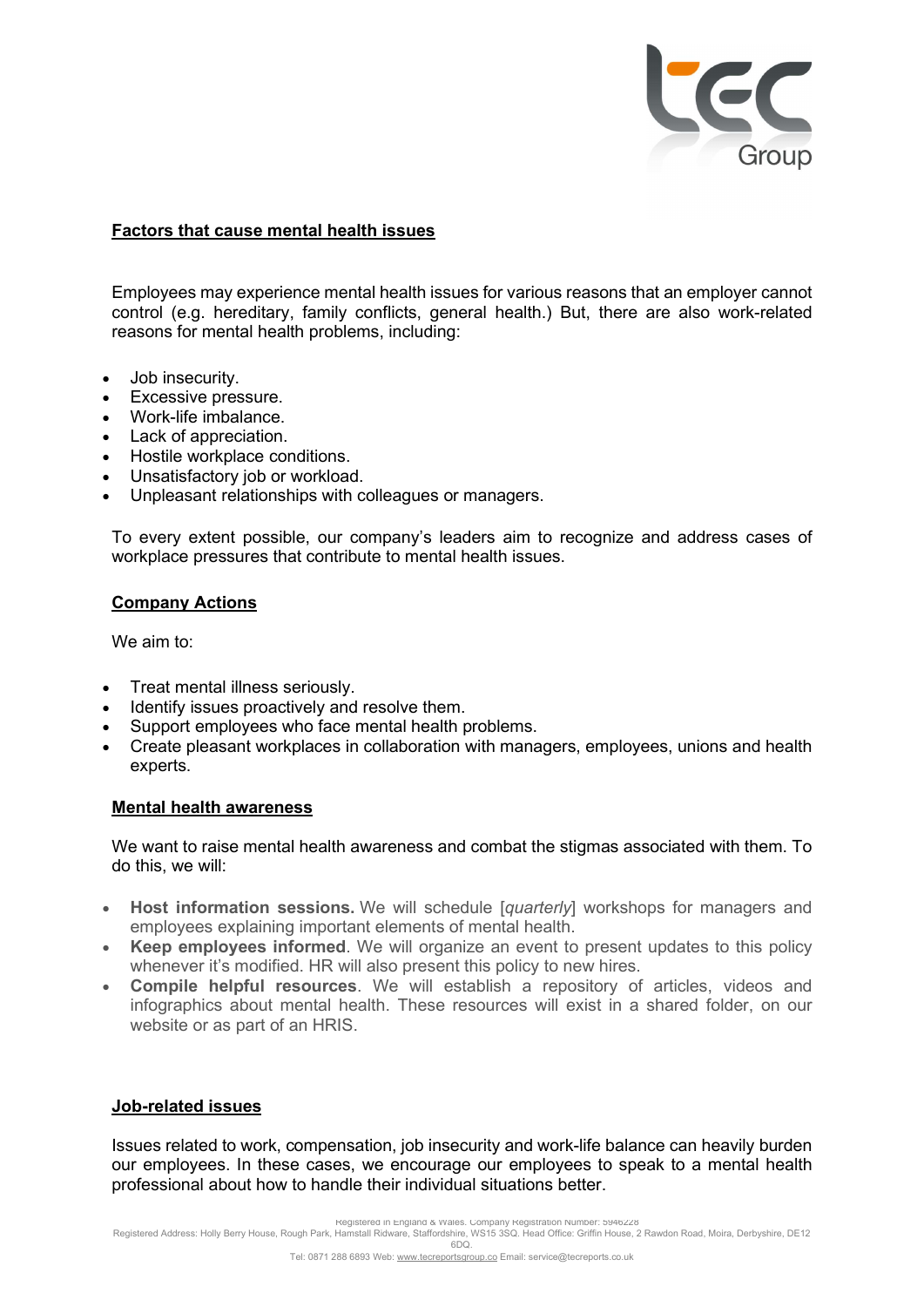

Additionally, we encourage open communication between employees and managers. If employees have a work-related problem, they should speak openly to their managers. Managers are in turn obliged to listen to their employees and should search for a mutually satisfying solution together.

## Managers' responsibilities

Managers should also proactively identify mental health issues among their employees. If they perceive that an employee is in a state of emotional or psychological distress, they should reach out to them.

Here are some tips on how managers can address an employee who suffers from mental health issues in common situations:

- If an employee has work-related problems, managers should come up with a solution.
- If an employee has issues collaborating with colleagues, managers should meet with concerned employees and serve as mediators. If the problem is severe (e.g. violence, harassment, victimization), managers should contact HR.
- If an employee's problems are personal or the employee refuses to discuss them, managers should encourage them to contact a mental health professional.

## Open communication and support

HR is responsible for sending out quarterly surveys to gather information about mental health in the workplace. Surveys must be anonymous.

We also want to actively support employees who are at risk of facing mental health issues (e.g. pregnant women, new parents, retiring employees.) For this reason, we will establish monthly support sessions, employees can choose to join to discuss their situations and seek advice.

Often, it's easier to reach out to a colleague instead of a supervisor or HR. We encourage coworkers to support one another when needed.

## Employee recognition and development

One way to prevent our employees from excessive stress is to recognize their work and invest in their personal growth. For this reason, we will establish:

- Recognition programs
- Mentorship programs
- Learning and development programs

# Compliance with the law

The law protects employees who suffer from medical conditions (e.g. clinical depression) or mental disorders (e.g. schizophrenia.) Consistent with our non-discrimination practices, we

Registered in England & Wales. Company Registration Number: 5946228<br>Registered Address: Holly Berry House, Rough Park, Hamstall Ridware, Staffordshire, WS15 3SQ. Head Office: Griffin House, 2 Rawdon Road, Moira, Derbyshire 6DQ.